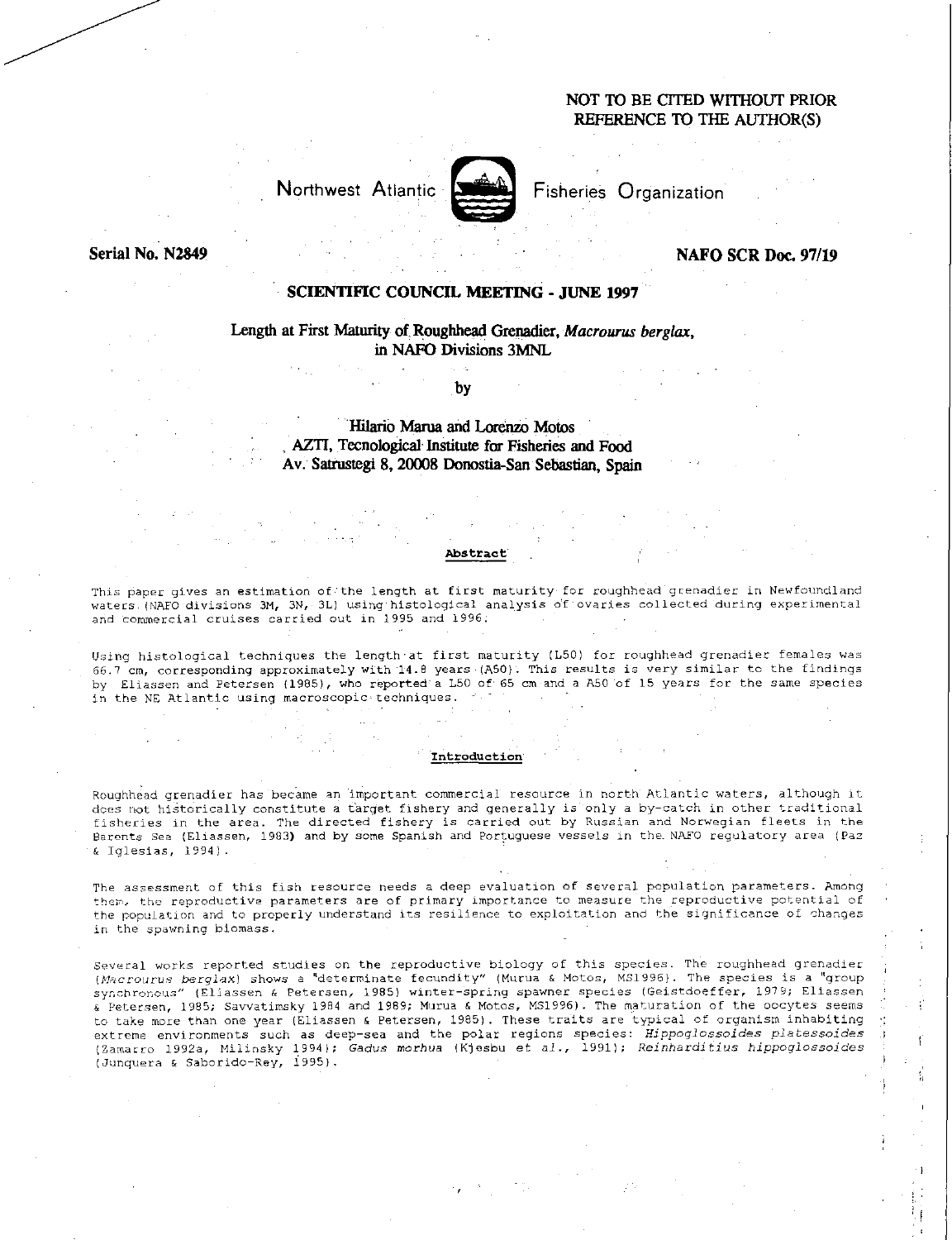When assesing the reproductive parameters of a fish population, length/age at first maturity is one of the key tasks. The age of first maturity for .roughhead grenadier was reported by Eliassen & Petersen (1985). This author used macroscopic techniques to report an age of first maturity of 15 years (65 cm) for roughhead grenadiers in the Northeast Atlantic. However, the use of histological techniques to estimate the length or age at maturity using histological techniques has proved more precise than the traditional macroscopic ones, and have became of widespread use in the last few years (West, 1990). Histological techniques allow for checking the maturation stage of the ovary at a microscopic level. The cortical alveoli stage *is* then used as the indication of the onset of oocyte development for the next breeding season (Wallace & Selman, 1981; Zamarro et al., 1993). The cortical alveoli are the first structures to appear during the phase of (secondary) oocyte growth, and thus are the first sign of the start of the ovary maturation before the imminent beginning of the vitellogenesis (Wallace and Selman, *op.cit.).* 

#### Material and methods

A total of 297 roughhead grenadier ovaries were sampled during three different cruises carried out in NAFO regulatory area 3M, 3N and 3L during 1995 and 1996 (Table 1).

All individual sampled were selected for reproductive biology studies. 20 ovaries were collected by a commercial trawler vessel aimed to study trawl selecti'vity and 100 ovaries were collected during the Flemish cap groundfish cruise carried out in February 1995 Ind July 1995, respectively. In addition, 177 ovaries were sampled during a European long-line survey carried out in NAFO Divisions 3MNL during April-May 1996.

All individuals were measured (total length) to the lowest 0.1 cm and weighed to the nearest gram. only pre-anal length was recorded in the surveys carried out in 1995. Total length for these individuals was calculated by means of a pre-anal length (Lp)-total length (Lt) relationship as recorded in the European long-line survey carried out in April-May 1996 (Fig. 1).

Females were opened by the belly and the gonads were extracted and preserved in a standard solution of 4% buffered formaldehyde (Hunter, 1985). At the laboratory, the gonads were weighed, had a piece removed and were histologically processed. The pieces were dehydrated and then embedded in Historesine. Subsequently, histological sections were cut at 5 um and stained with H&E.

Different stages were identified following the classification of West (1990), Wallace and Selman (1981) and Murua & Motes (MS 1996). Immature females were identified when all the oocytes present in the ovary were in the primary growth stage; on the contrary the presence of at least one of following oocyte development categories in the ovary served to classify a female as mature: cortical alveoli (CA), vitellogenesis, postovulatory follicles (POP) or atretic oocytes. Each ovary was then classified histologically according to the more advanced oocyte stage present in the ovary. The presence/absence of all the oocyte and postovulatory follicle stages were also recorded.

The proportion of mature females by length was fitted to a logistic equation as described by Ashton (1972) and applied to another species (Ni and Sandeman, 1984; Haldorson and. Love, 1991; Saborido and Junquera, 1995):

*eq. 2* 

$$
\hat{P} = \frac{e^{\alpha + \beta L}}{1 + e^{\alpha + \beta L}}
$$
 eq. 1

and the logit transformation:

$$
\ln \frac{\hat{P}}{1-\hat{P}} = \alpha + \beta L
$$

where

are the predicted mature proportion  $\alpha$  and  $\beta$  are the coefficients of the logistic equation *L* is the length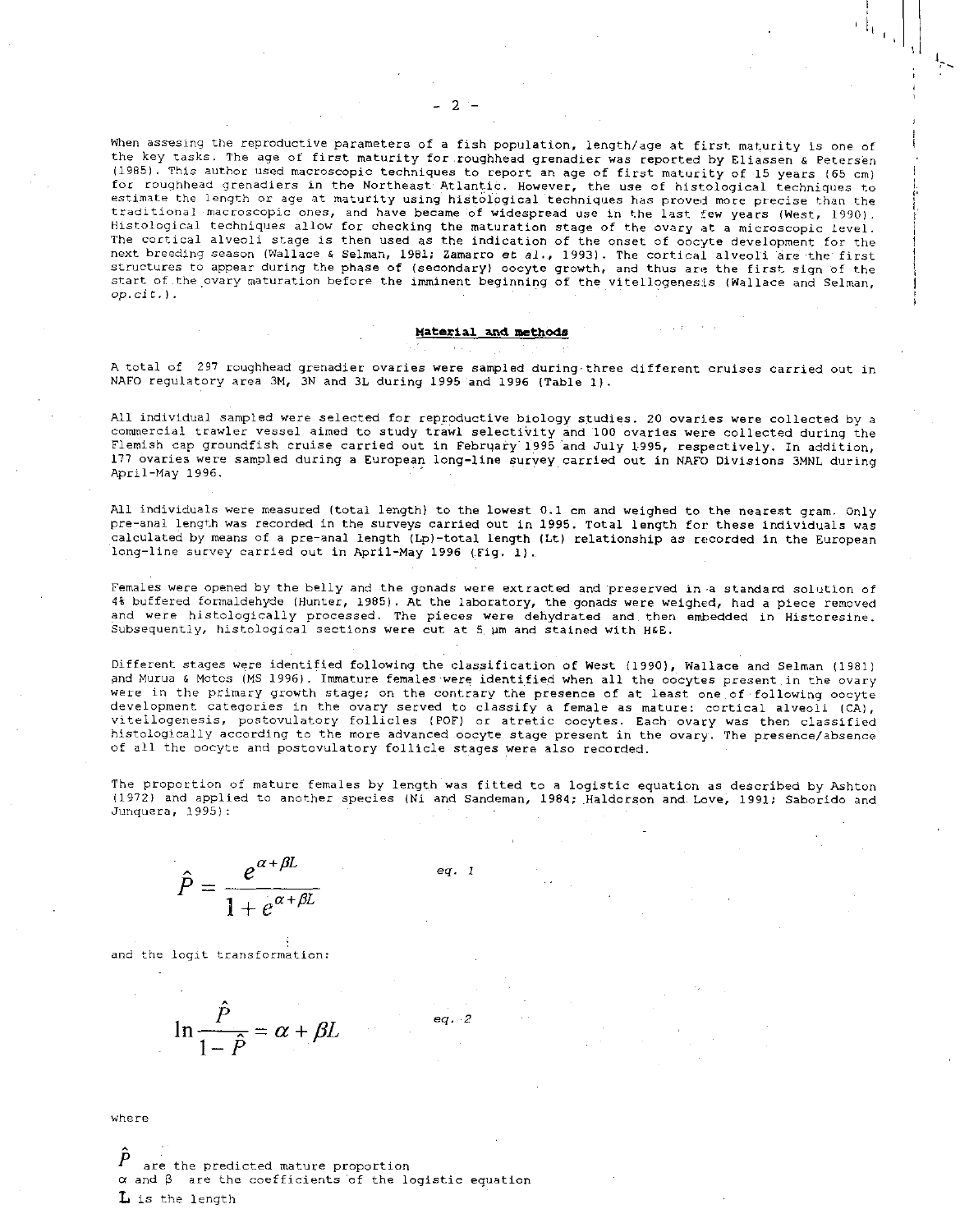The statistical package STATGRAPHICS 1.4 was used to fit the relationship to the data and consequently<br>to estimate the coefficients and and to calculate the predicted values. The length at first and to calculate the predicted values. The length at first

maturity was obtained as the ratio of the coefficients (- / ), by substituting  $|\tilde{P}|$  by 0.5 in equation (2).

#### Results and Discussion

Table 2 shows the number of mature and immature females by length categories. 126 females of the 297 sampled-were immatures  $(42.4% )$  and 171 were matures  $(57.6% )$ .

The number of females in the different development stages, i.e. cortical alveoli, vitellogenesis, mature (oil globule fusion and migration), and postovulatory follicle, are presented in table 3.

Most of the adults females were in maturing stages, 67% of. them showed CA stage oocytes, which indicate the onset of oocyte development towards maturation. The mode of the advanced oocyte clutch appear in early vitellogenesis stages in near 24% of the ovaries. and in late vitellogenesis in near 9% of the ovaries, indicating that these oocytes will be spawned later during the upcoming spawning season. Some ovaries were in post-spawning condition-with atretic stage oocytes being prevalent. Only CA stages remained in those atretic, post-spawnig ovaries.

All the ovaries'presenting POFs also showed advanced vitellogenic stage oocytes (VIT 2 or 3, Murua & Motos, MS 1996).

### Length at first maturity

The maturity curve by length obtained using the logit method is presented in Fig. 2 and the parameters of the model in table 4. The proportions of mature female by length presented a good fit to the logistic model (R<sup>2</sup> = 89%). The length at first maturity (L50) for roughhead grenadier females was 66.7 cm (L50), this length corresponding approximately with 14.8 years (A50) according with the length-age relationship proposed by Savvatimsky in 1984 for the Labrador Sea. This result is very similar to the findings by Eliassen and Petersen (1985), who reported a L50 of 65 cm and a A50 of 15 years for the same species<br>in the NE Atlantic.

### Aknowledgements

This work was carried out with the financial support from the DG XIV of the European Commision (contract no. XIV/1810/C1/94) and from the Department of Industry, Agriculture and Fisheries of the Basque Government.

The authors appreciate the help received during sampling activities at sea from the colleagues on board the "Skarheim", namely Enrique de Cardenas, Mikel Casas and Ricardo Alpoim. We are also grateful to the Skipper and crew of the "Skarheim".

#### References

- Ashton, W. D., 1972. The logit transformation with special reference to its uses in bioessay. Hafner Publishing Co., Inc., New York, 88pp.
- Eliassen,-J.-E., 1983. Occurrence, gonad development and age distribution of the roughhead grenadier *(Macrourus berglax)* along the continental slope of northern Norway. ICES, C. M. 1983 / g: 41. Demersal Fish Committee. 19 pp.

Eliassen,-J.-E.; Falk-Petersen,-I.-B., 1985.. Reproductive biology of the roughhead grenadier *(Macrourus berglax* Lacepede) (Pisces, Gadiformes) from the continental slope of northern Norway. SARSIA 1985 vol. 70, no. 1, pp. 59-67.

Geistdoerfer, P.; 1979. New data on the reproduction of macrourids (Teleostei, Gadiformes). Sarsia 64: 109-112.

Junquera, S.; F. Saborido-Rey; 1995. Histological assesment of sexual maturity in Greenland halibut in Div. 3LM. NAEO SCR Doc. 95/28.

Kjesbu, O. S.; *J.* Klungsoyr; H. Kryvi; P. R. Witthames; M. Greer walker; 1991. Fecundity, atresia, and egg size of captive Atlantic cod (Gadus morhua) in relation to proximate body composition. Can. J. Fish. Aquat. Sci. 48: 2333-2343.

Murua, H.; L. Motos; MS 1996. Reproductive biology of the roughhead grenadier, *Macrourus berglax,* in the NW Atlantic. In De Cardenas, E. 1994. "Estudios de las Pesquerias de Profundidad en el Area de Regulacion de la NAFO". Memoria de Proyecto de Estudio presentado a la convocatoria de Estudios Biológicos en Apoyo de la Política Pesquera Común (XIV/1810/C1/94). MS, 1994.

Milinsky, G.I.; 1944. On the biology and fisheries of the long roughdab in the-Barents Sea. Trudy PINRO 8, 388-415. (trans. Ser. Fish Res. Bd. Canade 1298).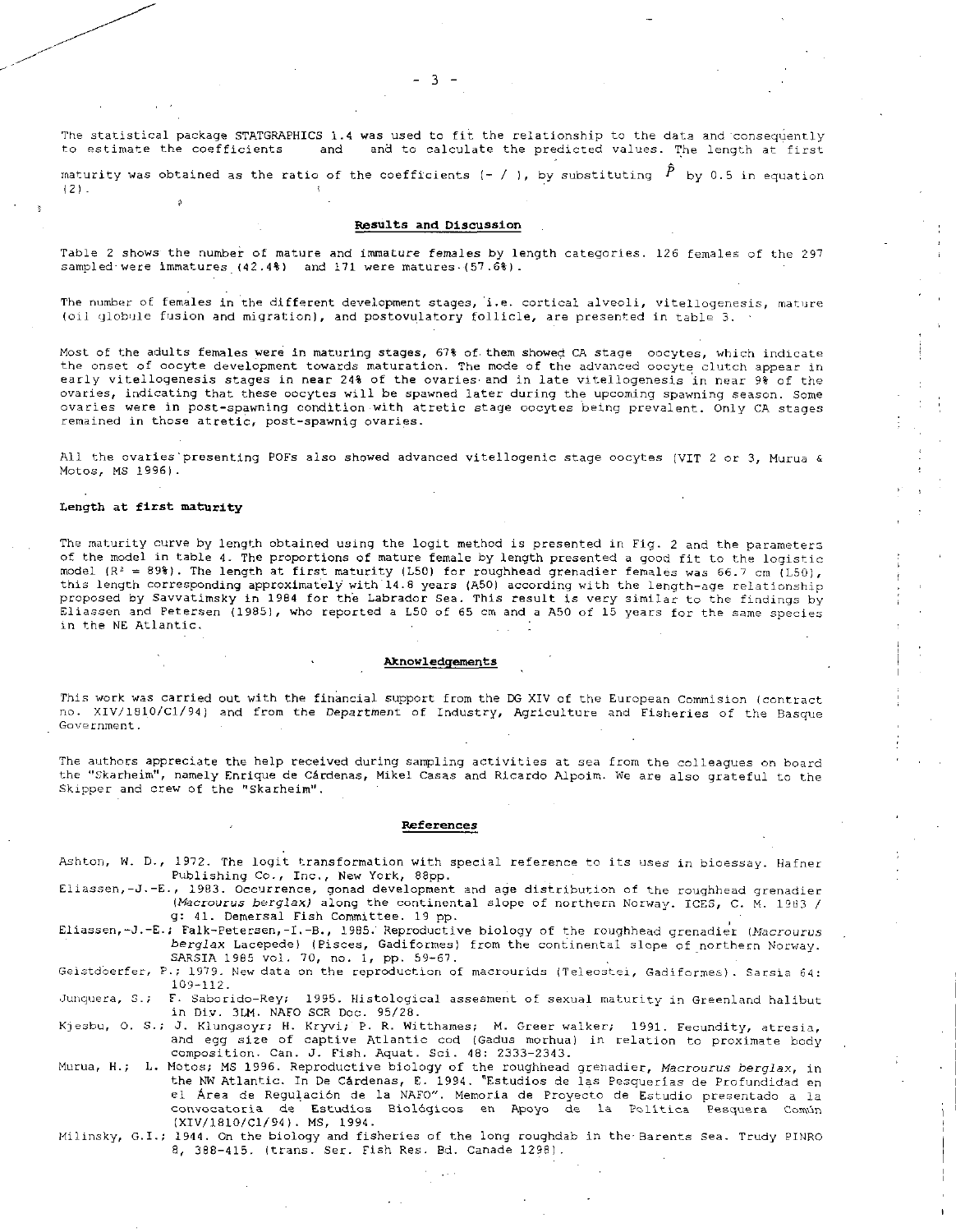Ni, Y. H. and E. J. Sandeman; 1984. Size at maturity for Northwest Atlantic redfishes ( Genus *Sebastes). Can.* J. Fish. Aquat. Sci., 42: 1753-1762.

4

Haldorson, L. and M. Love; 1991. Maturity and fecundity in the rockfishes-, Sebastes spp, a review. Mar. Fish. Review, Vol. 3 n° 2. NOAA'NMFS.

Hunter, *T.* R.; 1985. Preservation of Northern Anchovy in formaldehyde solution. In: An Egg Production Method for Estimating' Spawning Biomass of pelagic fish: Application to the Northen Anchovy, *Engraulis Mordax.* 1De'. R. Lasker) NOAA'Technical report NMFS 36: 63-65pp.

Paz, J.; S. Iglesias; 1994. Grenadiers in the Spanish Fishery of Greenland Halibut, NAFO Divisions 3LM and N, 1991-1993. NAFO SCR Doc. 94/23.

Saborido-Rey F.; S. Junquera; 1995. Sexual Maturity-of Cod *(Gadus morhua)* in Flemish Cap (Div. 3M). NAFO SCR Doc. 95/30.

Savvatimsky, P. Y.; 1984. Biological aspects of roughhead.grenadier *(Macrourus berglax)* from longline catches in the eastern Grand Bank area, 1982. NAFO Sci, Coun. Studies, 7:45-51.

Savvatimsky, P. Y.; 1989. Investigations of roughhead grenadier *(Macrourus berglax) in* the *Northwest Atlantic, 1967-83.* NAFO Sci. Coun. Studies, 13:59-75.

Wallace, R. and K. Selman, 1981. Celllular and dynamic aspects of oodyte growth in teleosts. American Zoologist 21:325-43.

West, G., 1990. Methods of assessing ovarian development in fishes: a review. Australian Journal of marine and Freshwater Research 41:199-222.

Zamarro, J; 1992a. Determination of fecundity.in American.plaice *(Hippoglossoides platesseides)* and its variations from 1987 to 1989 on the tail of the grand Sank. Neth. *J.* Sea Res 29, 205- 209.

Zamarro, J.; S. Cerviñó and M. Gonzalez; 1993. Identification of female cod *(Gadus morhua)* form Flemish Cap (Northwest Atlantic) at the'beginning of ripeninf. NAFO SCR Doc., 25.

| <b>YEAR</b> | <b>MONTH</b>      | <b>GEAR</b> |     | AREA (NAFO DIVISIONS) |        |     |  |  |  |  |
|-------------|-------------------|-------------|-----|-----------------------|--------|-----|--|--|--|--|
|             |                   |             | ЗΜ  | ЭN                    | $3L -$ |     |  |  |  |  |
| 1995        | FEBRUARY          | TRAWLING    |     | 0                     | 20     | 20  |  |  |  |  |
| 1995        | JULY<br>$\bullet$ | TRAWLING    | 100 |                       |        | 100 |  |  |  |  |
| 1996        | APRIL-MAY         | LONG-LINE   | 98  | 54                    | 25     | 177 |  |  |  |  |
| TOTAL       |                   |             | 198 | 54                    | .45    | 297 |  |  |  |  |

Table 1.- Number of gonads collected during the period of study.

*Table 2.- Numbers of mature, immature and total females of roughhead grenadier*  sampled by *length intervals.* 

| LENGTH (cm)         | <b>INMATURE</b> | <b>MATURE</b>                                   | TOTAL            |
|---------------------|-----------------|-------------------------------------------------|------------------|
| $36 - 39$           | $\overline{2}$  |                                                 | $\overline{c}$   |
| $39 - 42$           | $\overline{2}$  |                                                 | $\overline{2}$   |
| $42 - 45$           | 1               |                                                 | 1                |
| $45 - 48$           | 7<br>÷.         |                                                 | 7                |
| $48 - 51$           | 12              | ÷<br>side de la construcción de la construcción | 12               |
| $51 - 54$           | 23              |                                                 | 23               |
| $54 - 57$           | 25              | Report of the South County                      | 25               |
| $57 - 60$           | 25              | 1                                               | 26               |
| $60 - 63$           | 6               | 3                                               | 9                |
| $63 - 66$           | $\overline{7}$  | -1<br>$\mathbf{r}$ .                            | 8                |
| $66 - 69$           | 9               | 15 <sup>2</sup>                                 | 24               |
| $69 - 72$           | 4               | 24.                                             | 28               |
| $72 - 75$           | $\cdot$ 1       | 21                                              | 22               |
| $75 - 78$           | 1               | 25<br>$\tau$ :                                  | 26               |
| $78 - 81$ .         | $\cdots$ 1      | 23<br>$\mathbf{u}$ .                            | $\cdot$ 24<br>Đ, |
| $81 - 84$           | W               | 23                                              | 23               |
| $84 - 87$<br>. i    |                 | 21                                              | 21 <sup>°</sup>  |
| $87 - 90$<br>$\chi$ | r a             | 5                                               | 5                |
| > 90                |                 | 9                                               | 9                |
| TOTAL               | 126             | 171                                             | 297              |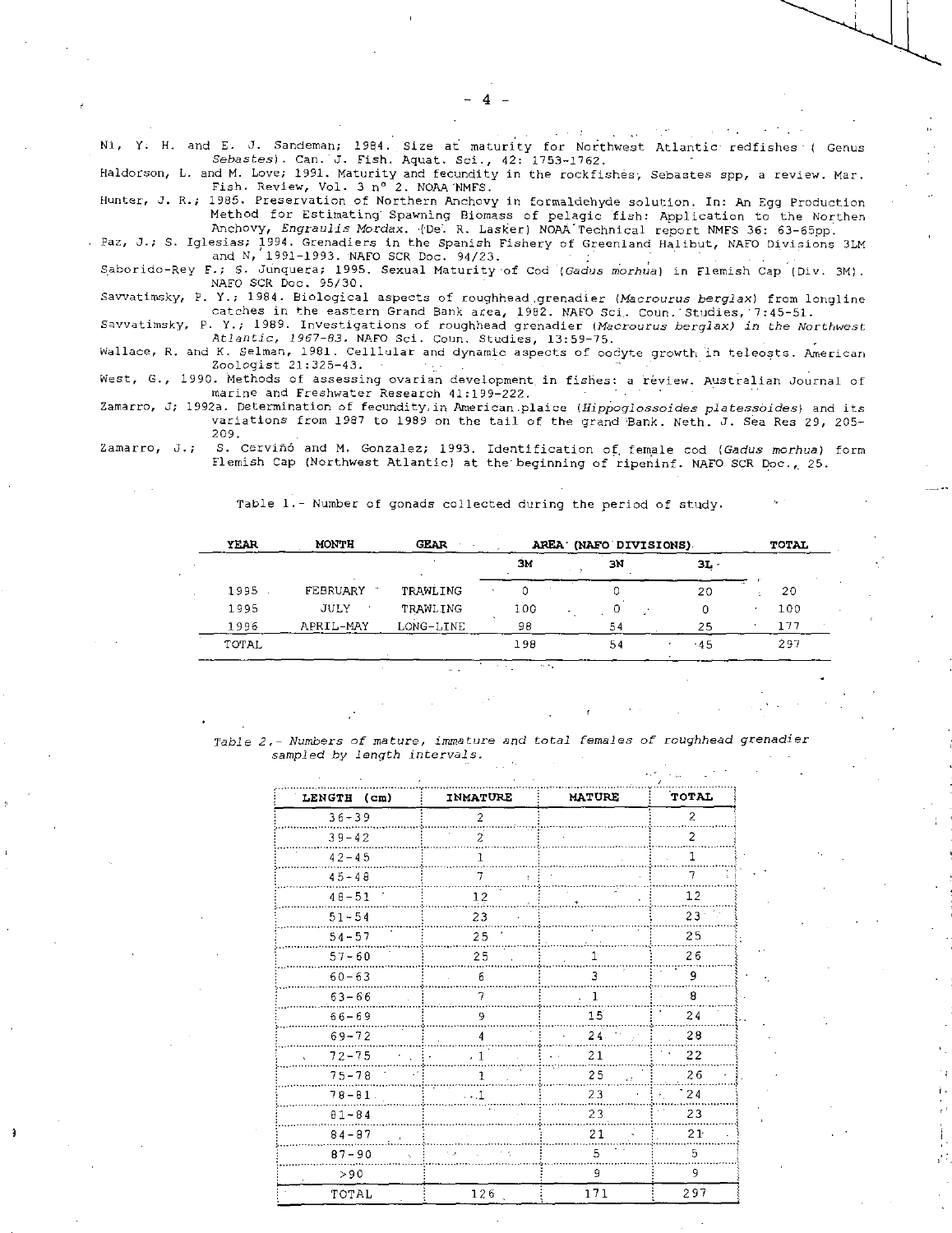|           |      | postovulatory follicles (in brackets the vitellogenic state<br>the ovary that shows a postovulatory follicle). |                  |            |                |       |  |     |      |                |
|-----------|------|----------------------------------------------------------------------------------------------------------------|------------------|------------|----------------|-------|--|-----|------|----------------|
| LENGTH    | (cm) | C.A.                                                                                                           | VIT <sub>1</sub> | <b>VIT</b> | $\overline{c}$ | VIT 3 |  | MN. | POF  | TOTAL          |
| 36-39     |      |                                                                                                                |                  |            |                |       |  |     |      | $\overline{c}$ |
| $39 - 42$ |      |                                                                                                                |                  |            |                |       |  |     |      | $\overline{c}$ |
| $42 - 45$ |      |                                                                                                                |                  |            |                |       |  |     |      | $\mathbf{1}$   |
| $45 - 48$ |      |                                                                                                                |                  |            |                |       |  |     |      | $\overline{7}$ |
| $48 - 51$ |      |                                                                                                                |                  |            |                |       |  |     |      | 12.            |
| $51 - 54$ |      |                                                                                                                |                  |            |                |       |  |     |      | 23             |
| $54 - 57$ |      |                                                                                                                |                  |            |                |       |  |     |      | 25             |
| $57 - 60$ |      | 1                                                                                                              |                  |            |                |       |  |     |      | 26             |
| $60 - 63$ |      | $\overline{c}$                                                                                                 | $\mathbf{1}$     |            |                |       |  |     |      | 9              |
| 63-66     |      |                                                                                                                | $\mathbf{1}$     |            |                |       |  |     |      | 8              |
| 66-69     |      | 12                                                                                                             |                  | 1          |                | T     |  | 1   | 1(3) | 24             |
|           |      |                                                                                                                |                  |            |                |       |  |     |      |                |

69-72 20 2 1 1 (3) 28 72-75 15 4 1 1 I (3) 22 75-78 21 3 2 26 78-81 16 3 2 1 1 24 81-84 12 6 3 3 3(2,3,3) 23 84-87 9 7 1 3 3 (3) 21 87-90 3 1 1 1 (3) 5 >90 4 4 1 9 TOTAL 297 MAT. TOTAL 115 30 11 12 3 171

*Table 3.- Number of roughhead grenadier mature female oocytes in the cortical alveoli stage, vitellogenic stages (1,2,3) and postovulatory follicles(in brackets the vitellogenic* state *of* 

Table *4.- Logit parameters of the roughhead grenadier female*  maturity *curve (L5 ,* = length at *first maturity).* 

| <b>PARAMETERS</b>         | α         |        |
|---------------------------|-----------|--------|
| Estimate                  | $-21.255$ | 0.319  |
| Standard error            | 3.229     | 0.047  |
| T(295)                    | $-6.58$   | 6.84   |
| p level                   | 0.0006    | 0.0005 |
| Number of females = $297$ |           |        |
| L50 (-α/β) = 66.7 cm      |           |        |
| $R2$ squared = 89%        |           |        |

ときの エキア ひょう

ξ. ţ

ł j

 $5 -$